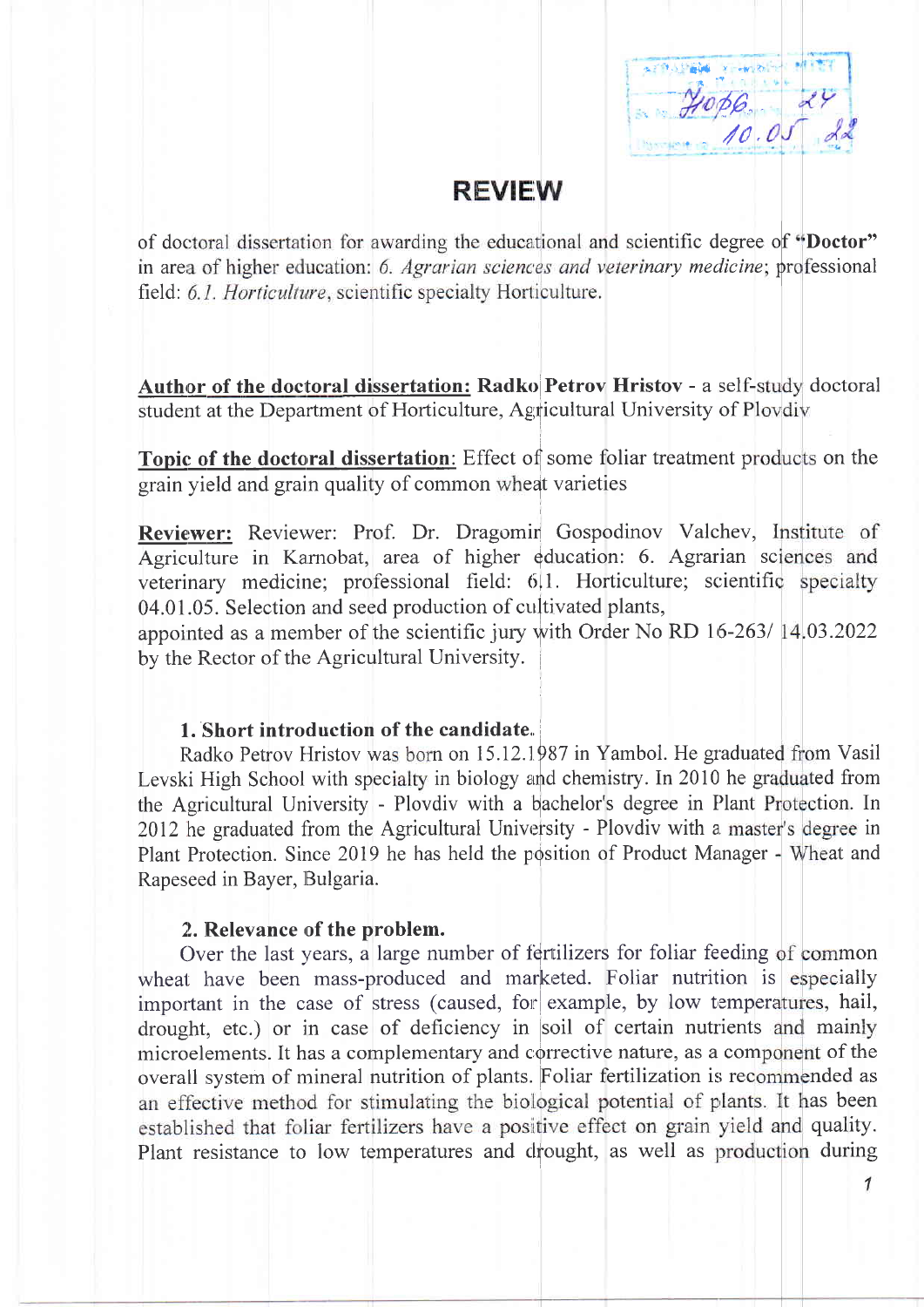storage and transportation increases.

The increased interest in foliar fertilizers in Bulgaria requires further research in this area. In this regard, the topic is extremely dissertable and is of interest to science and practice.

#### 3. Aim, tasks, hypotheses and research methods.

The aim of the study is well defined - to determine the impact of foliar treatment products Plantafol and Bombandier on the yield and grain quality of common wheat varieties Enola, Annapurna, Ginra and Biliana. To achieve this aim, several tasks were set to determine the impact of foliar treatment products on the growth and development of common wheat varieties, to establish the impact of the tested foliar treatment products on the structural elements of yield of common wheat varieties, to establish the impact of the tested products for foliar treatment on the productivity of common wheat varieties, to establish the changes in grain quality indicators (physical and chemical) of common wheat varieties Enola, Annapurna, Ginra and Biliana under the influence of the tested foliar treatment products Plantafol and Bombandier.

### 4. Visualization and presentation of the obtained results.

The results from the study are presented on 155 pages, organized into 10 sections and include a total of 49 tables, 1 figure, 9 pictures and literature list. In terms of composition the dissertation is correctly and logically organized and follows the traditional structure: Introduction (3 pages), Literature Review (26 pages), Relevance of the Topic (2 pages), Aim and Tasks (1 page), Methods of the Experimental Work (27 pages), Agroclimatic Conditions (7 pages), Results and Discussion (79 pages), Conclusions (3 pages), Contributions (2 page), Literature (12 pages). The tables are well structured and visualize well the statistically and mathematically processed results from the study by all included traits.

### 5. Discussion of results and used literature.

A detailed literature review was conducted, including 79 authors, of which 3 in Cyrillic and 76 in Latin scripts. Thematically, it corresponds to the problems the dissertation works on. The literature review shows that Radko Hristov is very well informed about the achievements in this field in Bulgaria and abroad. This allows him accurately and objectively to interpret the results obtained over the years of the study.

Comprehensive soil and agroclimatic characterization was made for the region where the experimental work was performed  $\frac{1}{2}$  the training and experimental fields of the Horticulture Department at the Agricultural University of Plovdiv. The main section, Results and Discussion, presents extensive experimental material obtained from conducted field research and physiological and laboratory analyses.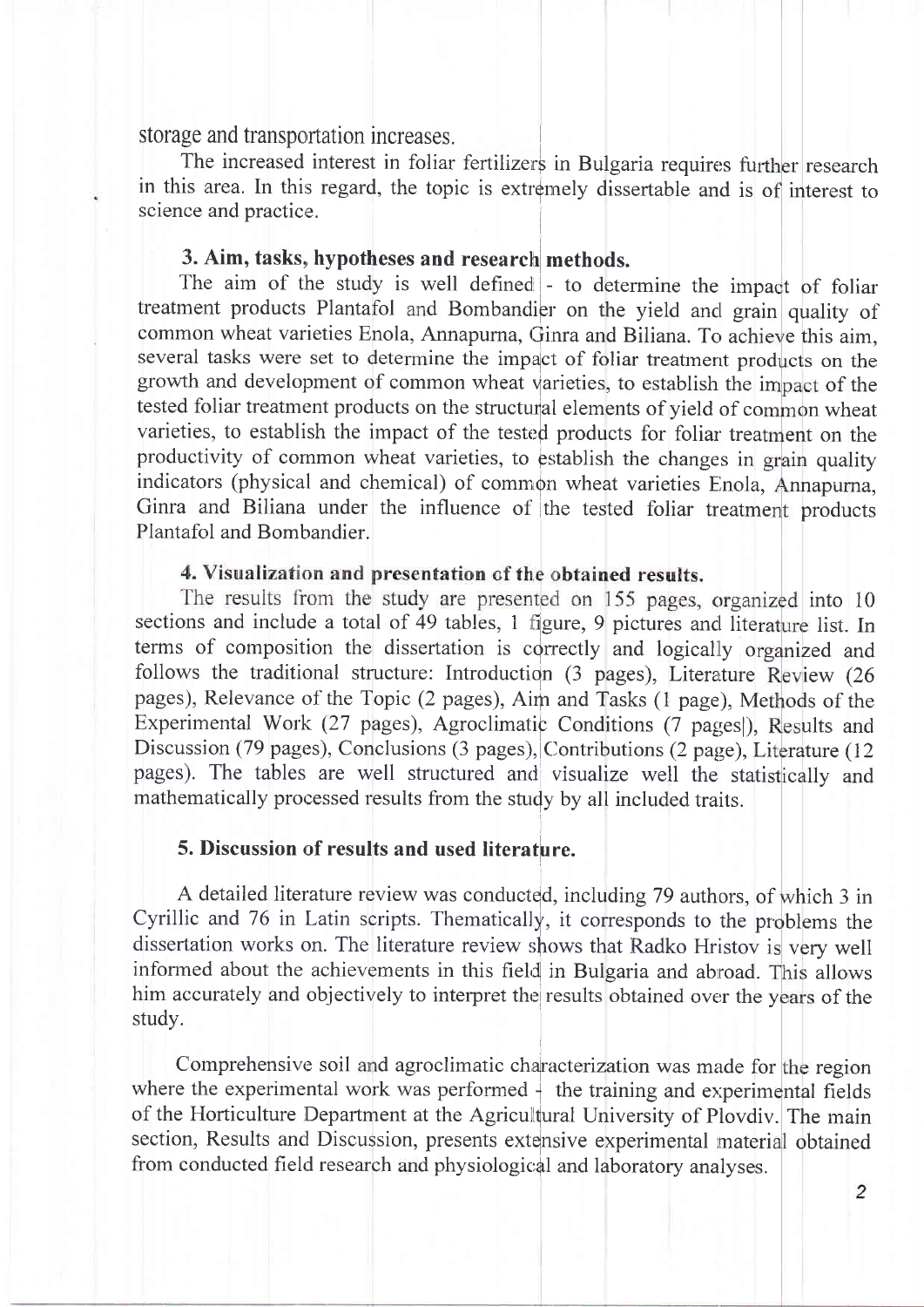On the basis of the obtained results the doctoral student established that:

In terms of phenological development, the tested varieties of common wheat did not differ significantly in length of a growing season. The reason for this is that all four varieties are medium early in maturing and ripen almost simultaneously under the same climatic conditions. The interphase period between stem elongation and ear emergence was longest for the Annapurna variety (30 days), followed by the Ginra and Biliana varieties (29 days) and the Enola variety (27 days).

followed by varieties Enola 434 stems/m<sup>2</sup>, Annapurna 431 stems/m<sup>2</sup> and Biliana with 419 stems/ $m^2$ . The applied foliar feeding products had a positive effect on Ginra variety with  $441$  stems/m<sup>2</sup> had the highest number of productive tillers, the structural elements of yield, both alone and combined.

accepted controls  $B_0$  and  $B_1$  was proven by statistically significant differences in number of grains per spike, grain weight per spike, which determine the The better development of the tested varieties of common wheat treated with the studied foliar treatment products (alone and combined) compared to the terms of structural elements of yield: spike length, number of spikelets per spike, economic productivity of the variety.

Radko Hristov found proven differences between grain yields in the tested varieties of common wheat, as reported on average for the study period in the treated variants, alone and combined, compared to controls  $B_0$  and  $B_1$ .

doctoral student established that the variety most strongly influenced by the applied foliar treatment products was Annapurna  $(A_2)$ . With the other varieties, the variants to which Bombandier  $(B_3)$  was applied alone and combined  $(B_4)$  also showed a proven higher yield. Significantly lower yields, regardless of the used In the complex impact assessment of the variety and foliar feeding factors, the foliar products, were reported for common wheat variety Ginra  $(A_3)$ .

The greatest 1000-grain weight in all four tested varieties of common wheat was reported in the combined application of foliar preparations Plantafol and Bombandier  $(B_4)$ . The second and third place in the hierarchy were occupied by the variants treated with Bombandier  $(B_3)$  and Plantafol  $(B_2)$ .

In variety Enola  $(A<sub>1</sub>)$  was demonstrated the positive effect on the hectoliter mass by alone application of Bombandier. In variety Annapurna  $(A_2)$  it was found that the combined application of the preparations had a significant effect on the readings of hectolitre mass. Higher values of hectolitre mass in Ginra variety  $(A_3)$  were reported for both alone and combined application of foliar treatment products. In variety Biliana  $(A_4)$  only the difference between the combined effect of the studied factors compared to the two controls was proven with a significance level P 5%.

The doctoral student found that the rate of photosynthesis increased in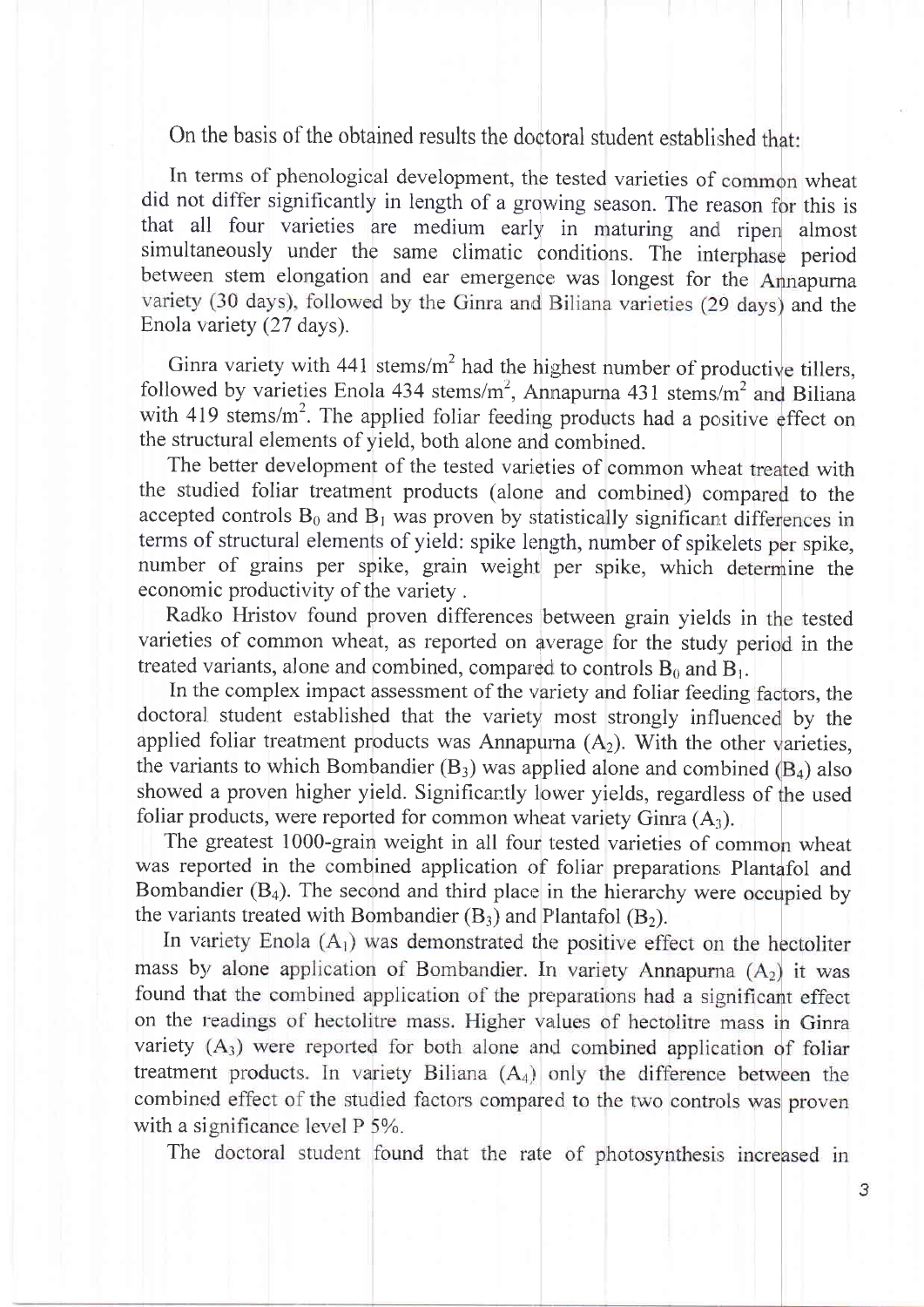common wheat varieties Enola and Annapurna, and the highest values compared to the control were obtained after the combined variety application of Plantafol and Bombandier to variety Annapurna (31.4%). In variety Ginra, alone application of Plantafol increased the photosynthetic activity (5.3%), whereas in Biliana the highest values compared to the control were obtained after alone application of Bomnardier (32.4%), as well as in combination with Plantafol (20  $\frac{0}{0}$ .

Transpiration was found to increase in Enola and Annapurna as a result of the tested preparations, while with Ginra was observed a decrease in transpiration in the variants treated with Plantafol, Bombandier, or combined. In Biliana, transpiration was reduced only in variants Bombandier and Plantafol + Bombandier

In variety Enola there was reported an increase in the content of nitrogen, proteins and gluten compared to the control after treatment with Plantafol, as well as after the combination Plantafol  $+$  Bombandier. With the Annapurna variety, a positive effect on the content of the same indicators was observed when treated with Bombandier alone and combined with Plantafol. With Ginra, the application of Plantafol and Bombandier alone and combined also led to an increase in the content of nitrogen, proteins and gluten. With Biliana, alone application of Plantafol and combined with Bombandier also led to an increase in the content of nitrogen, proteins and gluten.

# 6i. Contributions of the doctoral dissertation.

On the basis of the conducted experimental work and obtained results Radko Hristov formulates his contributions as follows:

#### Scientific-theoretical contributions:

1. The effect of foliar treatment products Plantafol and Bombandier on the growth iand development of common wheat varieties Enola, Annapurna, Ginra and Biliana was established.

2. The effect of the tested products for foliar treatment Plantafol and Bombandier on the structural elements of yield of common wheat varieties Enola, Annapurna, Ginra and Biliana was established.

3. The effect of the tested products for foliar treatment Plantafol and Bombandier on the productivity of common wheat varieties Enola, Annapurna, Ginra and Biliana was established

4. The changes in the quality indicators of grain (physical and chemical) of common wheat varieties Enola, Annapurna, Ginra and Biliana as affected by the tested foliar treatment products Plantafol and Bombandier were established.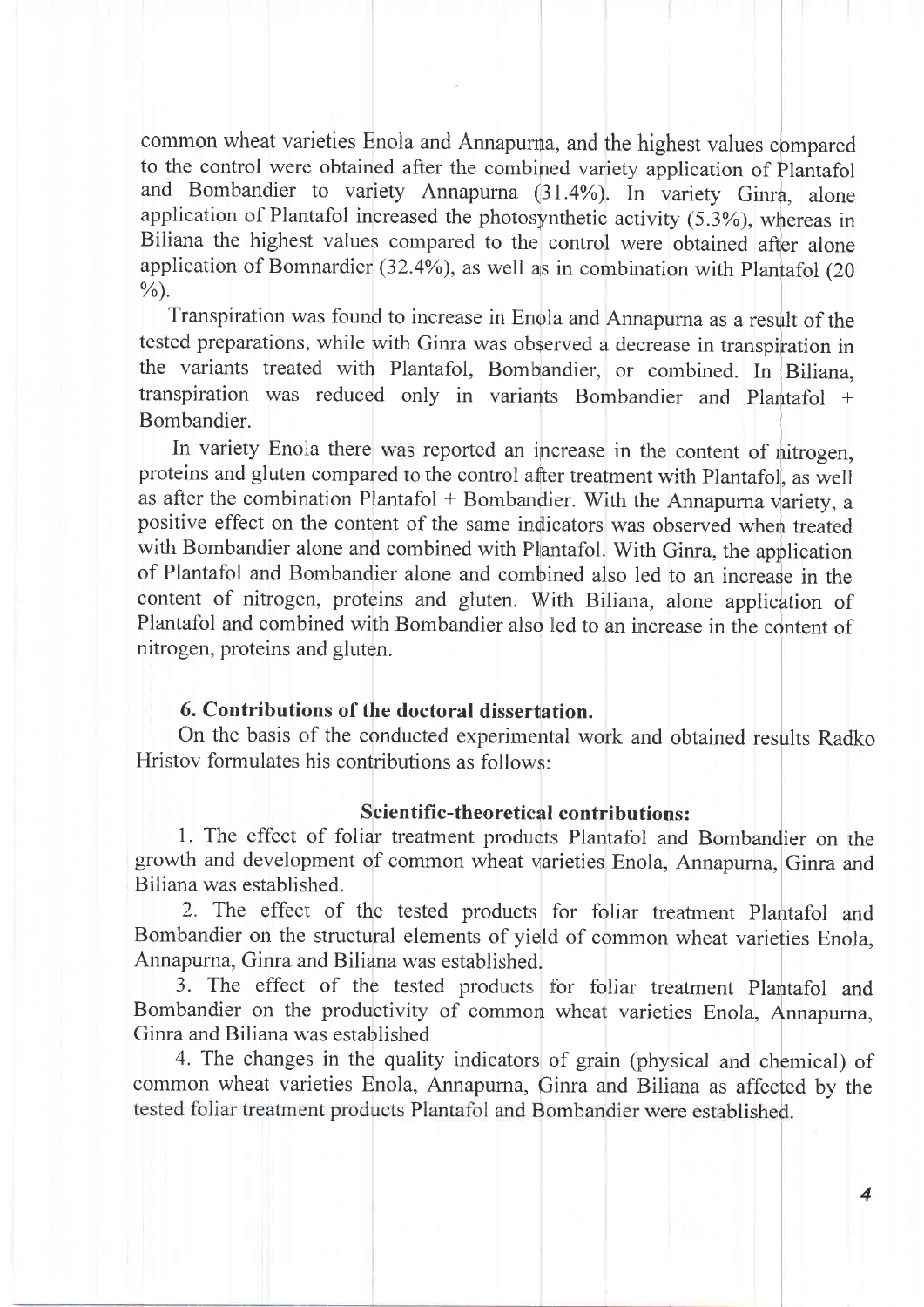## Applied science contributions

1. The effect of foliar treatment products Plantafol and Bombandier in the tested rates on wheat varieties: Enola, Annapurna, Ginra and Biliana was established.

2. The productivity of common wheat varieties: Enola, Annapurna, Ginra and Biliana was established as affected by the alone and combined application of the tested products for foliar treatment Plantafol and Bombandier.

3. The positive effect of foliar treatment products Plantafol and Bombandier was proven, both in alone and combined treatment, on the studied indicators, whose values were higher compared to the untreated controls.

4. The optimal combinations were determined between the tested common wheat variety and the applied products for foliar treatment Plantafol and Bombandier depending on its biological features and weather conditions during the growing period.

5. Under this cultivation regime, wheat cannot reach its genetic potential for gluten formation, which changes the area of production.

6. The results of the conducted study make it possible to apply the products for foliar treatment Plantafol and Bombandier in the cultivation technology for the tested varieties of common wheat Enola, Annapurna, Ginra and Biliana

### 7. Critical notes and questions

Some mistakes and inaccuracies can be seen in the dissertation:

There are typographical errors on pages 5, 14, 17, 18, 44, 141, etc.

I have the following questions:

How does treating plants with Plantafol in the tillering phase increase the seed germination rate?

Are the data on the biological and economic traits of Annapurna taken from the Executive Agency of Variety Testing, Field Inspection and Seed Control?

Can foliar fertilization on wheat replace soil fertilization?

These critical notes in no way diminish the contributions of the dissertation, but aim to improve the future work of Radko Hristov.

### 8. Published articles and citations.

Radko Hristov submitted five scientific and two popular science publications related to the dissertation. The scientific articles were published in Journal of Mountain Agriculture on the Balkans, Scientific Papers. Series A. Agronomy and Научни трудове на Съюза на учените в България - Пловдив (Scientific Papers of the Union of Scientists in Bulgaria - Plovdiv). The doctoral student is the first author of all the articles. No document was submitted on the cited articles.

The presented dissertation abstract objectively reflects the structure and content of the dissertation.